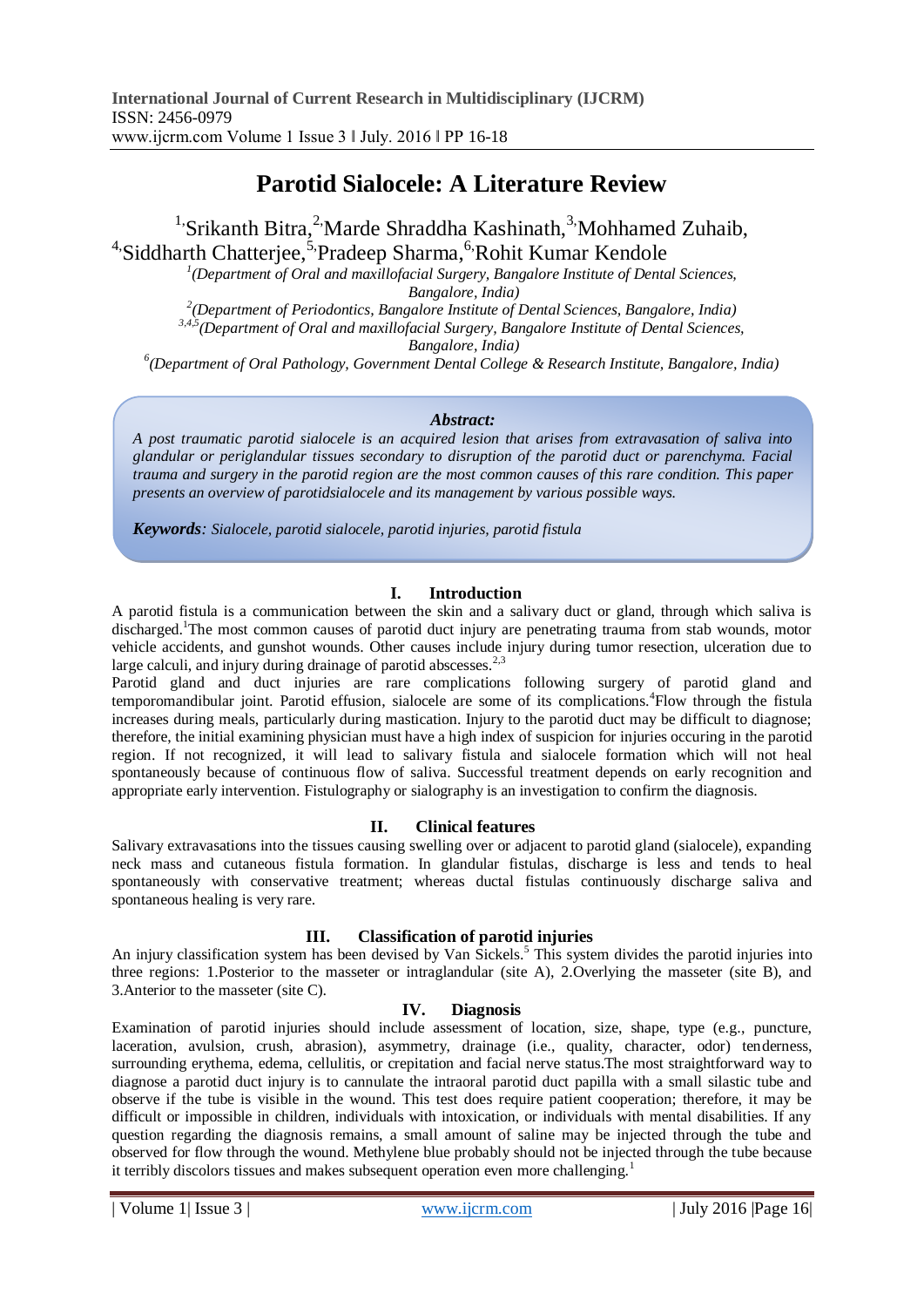## **V. Investigations**

Investigations performed may include fistulography. It is a radiographic procedure that demonstrates the origin and extent of fistulae (abnormal passages, usually between two internal organs). In this method, the tract is filled with a radiopaque contrast medium, usually under fluoroscopic control. Right angle and oblique projections are occasionally required to demonstrate the full extent of a sinus tract.<sup>6</sup>

Sialographymay be performed but is usually not necessary to establish the diagnosis of parotid duct injury.<sup>7,8,9</sup>If performed, water-soluble contrast material should be employed because it is more easily drained and absorbed, and it does not remain as an irritant to the gland. In doubtful cases fluid can be sent for laboratory analysis; raised salivary amylase levels confirm the diagnosis.<sup>7</sup> Computed tomography fistulography can be performed to look for the extent of the fistula.<sup>10</sup>

## **VI. Management**

Nicoladoni reported the first primary anastomosis of the parotid duct in 1896. Morestin reported ligation of the proximal stump in 1917, and formation of an oral fistula was described in 1918. Acute parotid injuries should be explored & repaired primarily. Patients with wounds that involve the oral cavity or require manipulation of the parotid duct through the oral cavity should probably receive prophylactic antibiotics after primary closure.<sup>11</sup>

## **Treatment options**

- Aspiration and pressure dressings
- Antisialogogues
- Radiation therapy
- Parasympathetic Denervation (Tympanic Denervation)
- Cauterization of the Fistula
- Reconstruction of the duct
- Superficial or Total Parotidectomy tract

The surgical techniques can be classified as those that divert parotid secretions into the mouth and those that depress parotid secretion either by duct ligation or nerve sectioning. Conservative approaches include attempts to depress parotid secretion by antisialagogues or radiotherapy.The techniques that attempt to divert secretion into the oral cavity can be broadly classified as 1) Methods to reconstruct the duct to restore passage for the internaldrainage of parotid secretion. This is carried out by using vein grafts. Distal duct injury can be repaired by buccal mucosa flaps and anastomosis of the proximalduct to buccal mucosa. 2) Methods to create a controlled internal fistula into the oral cavity. It is held open by means of a polyethylene catheter into the proximal duct or T- tube or catheter drainage of the cavity of sialocele into the mouth. Parotidectomy, local therapy to the fistula by excision and cauterisation are other options.

The techniques to depress parotid secretion include surgical and conservative approaches. Duct ligation leads to "physiologic death" of the gland.<sup>12</sup> Early oedema of the gland with pain due to stretching of the capsule occurs which resolves spontaneously within 1-2 weeks due to glandular atrophy. Sectioning of the auriculotemporal nerve or Jacobson's nerve leads to loss of parasympathetic innervations of the gland. Atrophy occurs at 6 months. High failure rates due to varied nerve anatomy are seen.<sup>13, 14</sup> Botulinum toxin type Ainjections have been described to diminish parotid secretion by presynaptic inhibition of acetylcholine release.<sup>15</sup>Conservative methods include administration of antisialagogues, radiotherapy and pressure dressing can be carried out. Radiotherapy causes fibrosis and atrophy of the gland.

## **VII. Conclusion**

Although parotid gland and duct injuries represent a small percentage of overall soft tissue traumas, dentist must be aware of such injury because failure to recognize it will permit the onset of number of different complications, some of which are difficult to resolve. In addition care must be taken when making incisions in the depth of the upper buccal sulcus to avoid cutting the stenson's duct. Surgeries in the midfacial region should be meticulous enough to avoid injury to the duct or gland in course of making incision and dissection. Based on the experience in managing such case we believe intraoral drainage with scalp vein cannula should be considered as a minimally invasive and cost-effective option for the treatment of sialocele.

#### **References**

- 1. Marchese-Ragona R, De Filippis C, Marioni G, Staffieri A. Treatment of complications of parotid gland surgery. *ActaOtorhinolaryngol Ital*. 2005;25:174–178.
- 2. Marchese-Ragona R, De Filippis C, Staffieri A, RestivoDA,Restino DA**:** Parotid gland fistula: treatment with botulinumtoxin**.** *PlastReconstrSurg* 2001, 107:886-887.
- 3. Chadwick SJ, Davis WE, Templer JW: Parotid fistula: current management. *South Med J* 1979, 72:922-1026.